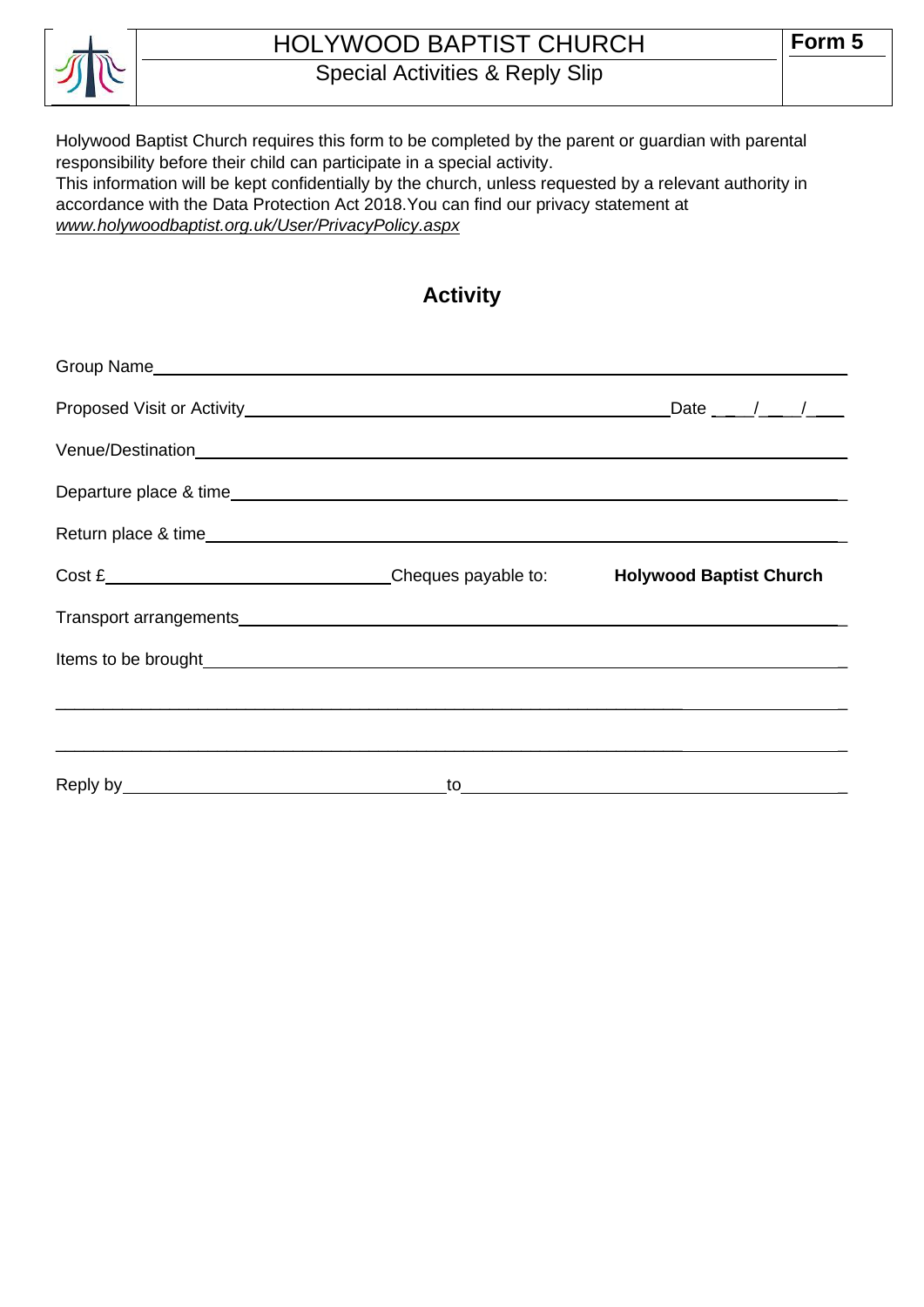

### HOLYWOOD BAPTIST CHURCH Special Activities & Reply Slip

## **1. Reply Slip**

|                                                                           | Full name of the young person <b>Example 2014 CONSERVING CONSERVANCE CONSERVANCE CONSERVANCE CONSERVANCE CONSERVANCE</b>                                                                                                             |  |
|---------------------------------------------------------------------------|--------------------------------------------------------------------------------------------------------------------------------------------------------------------------------------------------------------------------------------|--|
|                                                                           |                                                                                                                                                                                                                                      |  |
|                                                                           | Date of birth_____/____/____                                                                                                                                                                                                         |  |
| 2. Medical Information                                                    |                                                                                                                                                                                                                                      |  |
| <b>Doctors Name</b>                                                       | <u> 1989 - Jan Barat, margaret amerikan basa dan berasal dan berasal dalam berasal dalam berasal dalam berasal da</u>                                                                                                                |  |
| Address of surgery                                                        |                                                                                                                                                                                                                                      |  |
| <b>GP Tel No</b>                                                          | <u> 1980 - Jan Barat, amerikan bahasa di sebagai bagian dan bagian dan bagian dalam bagian dalam bagian dalam ba</u>                                                                                                                 |  |
| or disability that may be affected by this activity                       | Please tell us of any known medical conditions (e.g. asthma, epilepsy, diabetes, allergies, or dietary needs)                                                                                                                        |  |
| 3. Emergencies                                                            | <u> 1989 - Johann Harry Harry Harry Harry Harry Harry Harry Harry Harry Harry Harry Harry Harry Harry Harry Harry</u>                                                                                                                |  |
|                                                                           | Daytime Tel No: <u>Contract Communication</u> Contract Evening Tel No:                                                                                                                                                               |  |
| treatment including an anaesthetic:                                       | In an emergency and/or if I cannot be contacted, I am willing for my child to receive doctor/ hospital or dental<br>Yes  <br>No<br>(Please tick)                                                                                     |  |
| 4. Consent                                                                |                                                                                                                                                                                                                                      |  |
| activity.                                                                 | I have read the above information and I give permission for <b>contrary and the contrary of the contrary of the contrary of the contrary of the contrary of the contrary of the contrary of the contrary of the contrary of the </b> |  |
|                                                                           | 1. In the event of illness or accident, as the person with parental responsibility for the above-named child, I<br>give permission for first aid to be administered. $Yes$ $\Box$ No $\Box$<br>(Please tick)                         |  |
| 2. During the time your child will spend with us,<br>permission.          | photographs/film recordings may be taken for general church purposes and for this we need your                                                                                                                                       |  |
|                                                                           | Do you agree to your child being included in church photographs?<br>(Please tick)<br>Yes<br>No.                                                                                                                                      |  |
| Do you agree to your child being included in film recordings?             | Yes<br>(Please tick)<br>No                                                                                                                                                                                                           |  |
| I confirm that the above details are correct to the best of my knowledge. |                                                                                                                                                                                                                                      |  |
| I enclose a cheque or cash for the sum of $E_{\text{max}}$                |                                                                                                                                                                                                                                      |  |
| Your Name                                                                 |                                                                                                                                                                                                                                      |  |
| <b>Signed</b>                                                             | Date                                                                                                                                                                                                                                 |  |